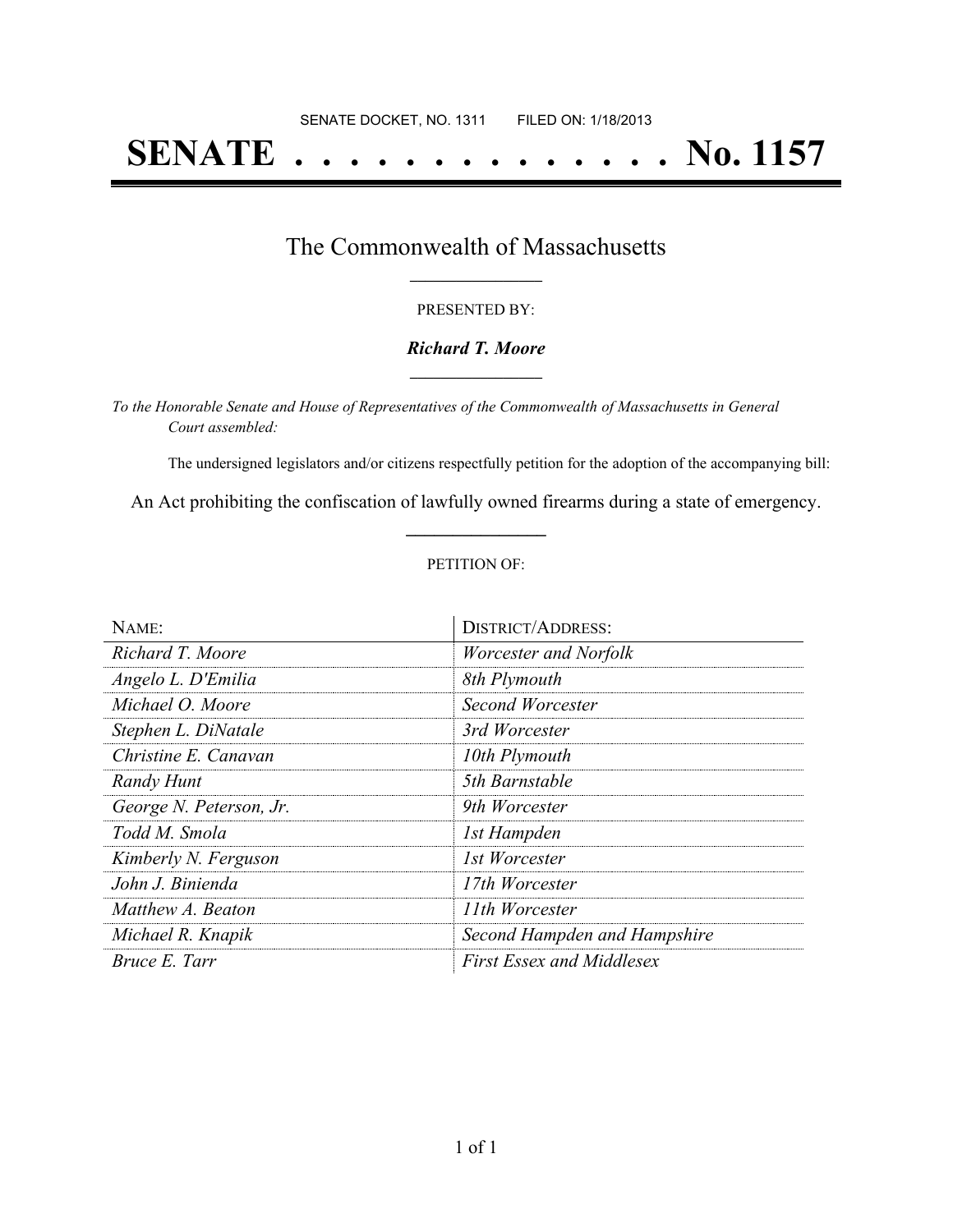## SENATE DOCKET, NO. 1311 FILED ON: 1/18/2013

## **SENATE . . . . . . . . . . . . . . No. 1157**

By Mr. Richard T. Moore, a petition (accompanied by bill, Senate, No. 1157) of Richard T. Moore, Angelo L. D'Emilia, Michael O. Moore, Stephen L. DiNatale and other members of the General Court for legislation to prohibit the confiscation of lawfully owned firearms during a state of emergency. Public Safety and Homeland Security.

### [SIMILAR MATTER FILED IN PREVIOUS SESSION SEE SENATE, NO. *1223* OF 2011-2012.]

## The Commonwealth of Massachusetts

**\_\_\_\_\_\_\_\_\_\_\_\_\_\_\_ In the Year Two Thousand Thirteen \_\_\_\_\_\_\_\_\_\_\_\_\_\_\_**

An Act prohibiting the confiscation of lawfully owned firearms during a state of emergency.

Be it enacted by the Senate and House of Representatives in General Court assembled, and by the authority *of the same, as follows:*

- 1 SECTION 1. Chapter 140 of the General Laws, as appearing in the 2010 Official Edition, 2 is hereby amended by adding the following section:-
- 3 Section 129E. No government official or any person acting on behalf of the 4 commonwealth shall order the confiscation of, or otherwise cause the confiscation of, any 5 lawfully carried or lawfully owned firearm, rifle, shotgun, machinegun or ammunition.

6 No law enforcement officer, person acting as a law enforcement officer, or other public 7 official shall confiscate or attempt to confiscate any lawfully carried or lawfully owned firearm, 8 rifle, shotgun, machinegun or ammunition.

9 Whoever violates the provisions of this section shall be subject to a civil fine of not less 10 than \$500 nor more than \$5,000 for each firearm unlawfully confiscated or by imprisonment in a 11 state prison for not more than two and one-half years.

- 12 Nothing in this section shall prohibit the confiscation of a firearm, rifle, shotgun, 13 machinegun or ammunition from any person who;
- 14 (a) Has been placed under arrest;